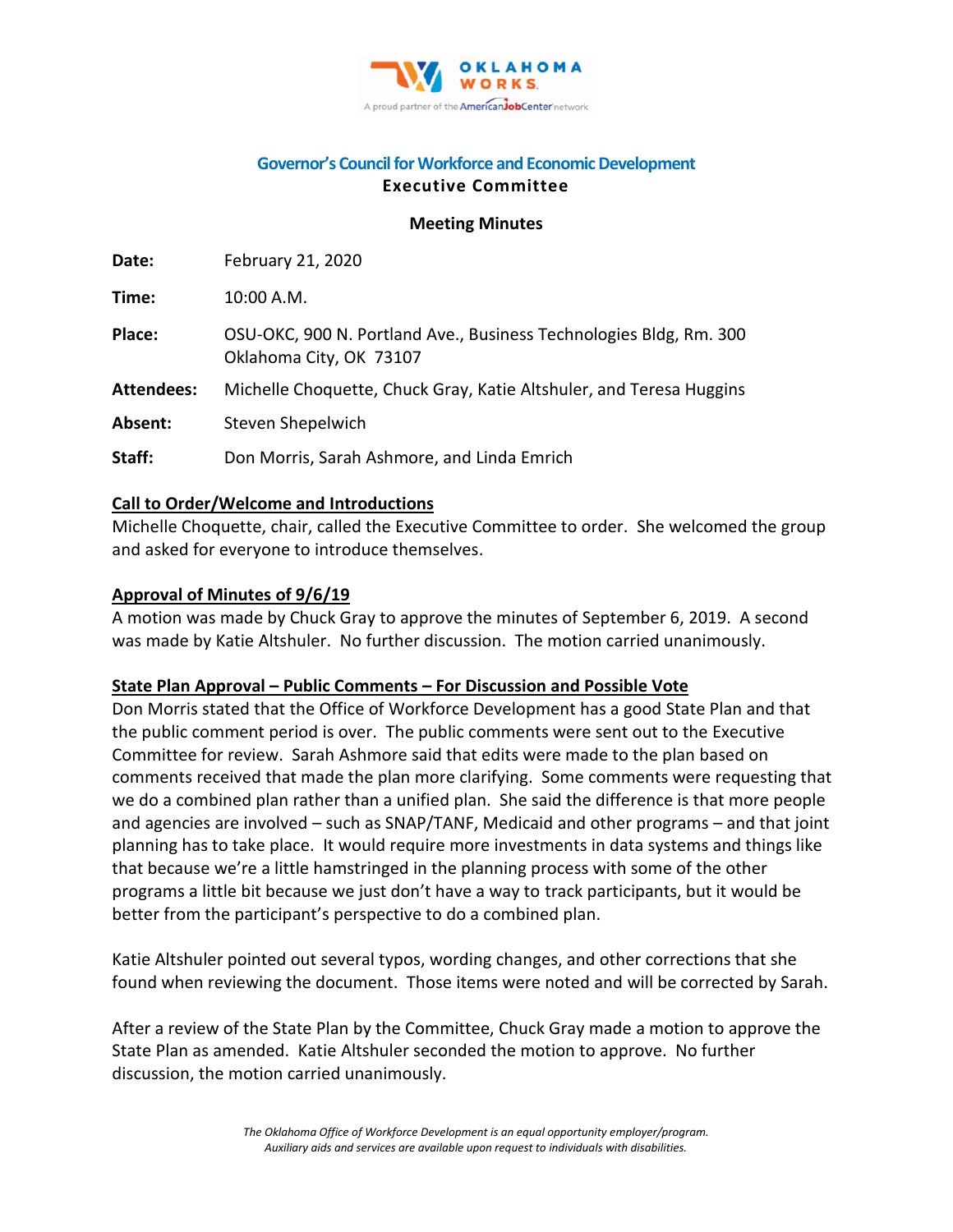Sarah Ashmore will make all recommended edits and submit the final copy to the U.S. Department of Labor by the due date of March 2, 2020.

# **Incumbent Worker Training Application Process – For Discussion and Possible Vote**

Sarah explained that the Incumbent Worker Training Policy (OWDI #09-2019) has already been approved by the Council but she was wondering if the Executive Committee would be willing to review the applications as they came in and to assign funding to them. She said that there have been about \$100,000 set aside for this year, since it won't be a full budget year. The Local Boards with work directly with businesses to develop the applications if they have an interest in doing so. Those applications will come to our office and we'll pass them along to the Executive Committee. Sarah said that they developed a scoring rubric which she shared with the committee. This is a draft so it can be changed. It basically asks questions about eligibility, training and funding. Since the funds are limited, the committee might want to be more selective. More funds might be available in the future, but right now their looking at about \$100,000. Local areas can also contribute up to 20% of the Dislocated Worker funds towards the project. Sarah explained that there is a scoring rubric for the application and they would like for the Executive Committee to be the ones who review the applications and score them from the rubric. Guidance on Incumbent Worker Training (IWT) can be found in OWDI #09- 2019 (included in meeting packets), which includes participant eligibility and employer eligibility for IWT reimbursement.

Don Morris said that this is a good way to connect with businesses, this and the Business Services policy. We want to track metrics around this to prove success of this initiative and if it's successful, it could be a legislative ask for next year. We could possibly get a bill on the Legislative floor for next year and it could be a big success. Don said that he has asked the Local Areas to participate in this, make it their win, track its success and we can start to build a case. Next year if there's a bill on the floor and we can get funding for it, this could be the start of something huge.

Sarah added that this is primarily a layoff aversion strategy and they would like for the GC Executive Committee to score the applications from the rubric. The Local Workforce Development Boards will do the business outreach on Incumbent Worker Training and for Business Services. Basically, a business would have to say this is what I need to do to upskill my workforce in this training to prevent a significant layoff. We would provide them the funding for the upskilling. This is for established businesses in the state, we cannot use these funds for recruiting new businesses.

The Executive Committee wouldn't have to meet and vote on these, but could have phone conversations and score the applications and turn them back in to the Workforce office.

Teresa Huggins made a motion to approve to allow the Governor's Council Executive Committee to review the Incumbent Worker Training applications and score them using the rubric. Chuck Gray seconded the motion. No further discussion, the motion carried unanimously.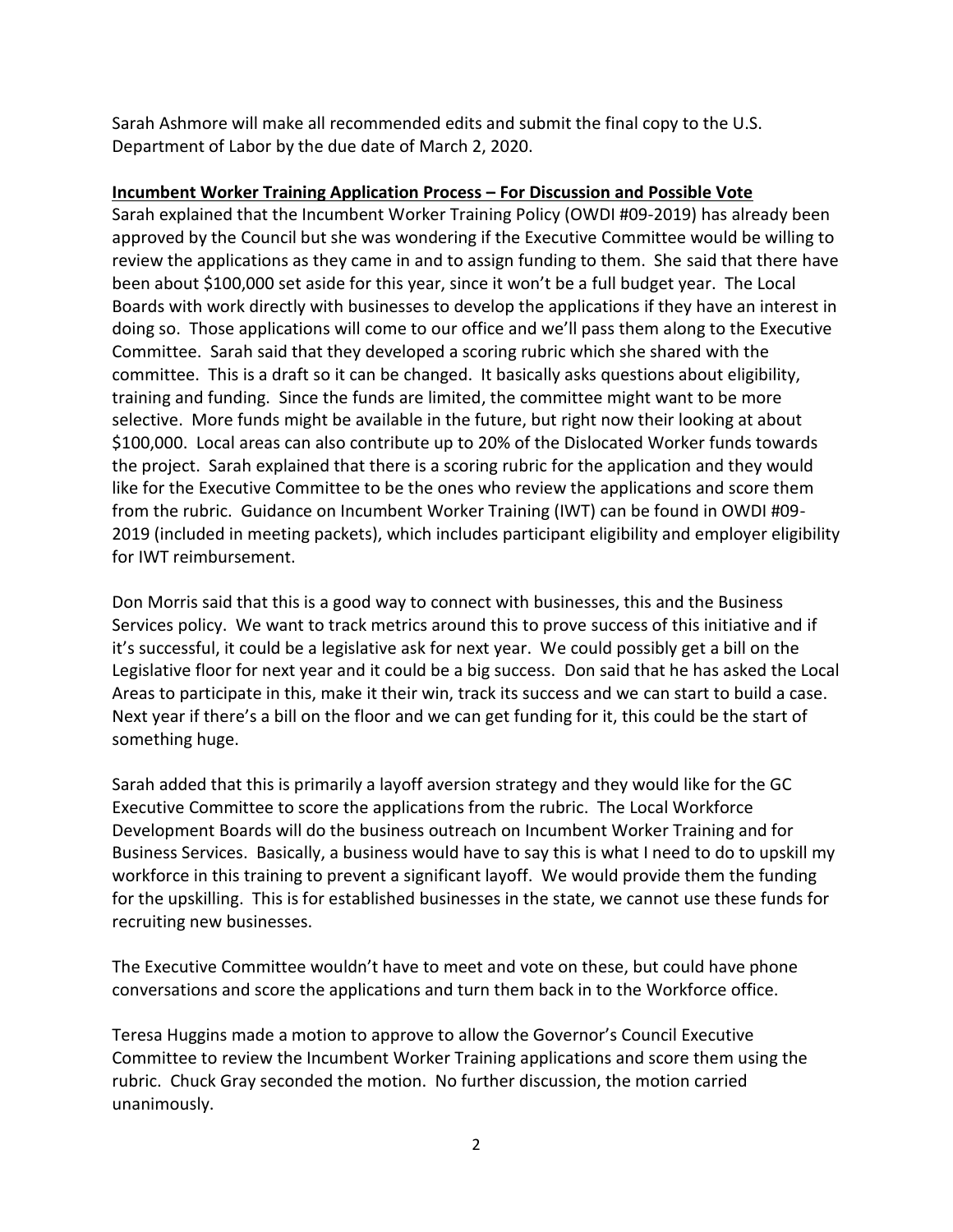# **Centers of Excellence Certification Process – For Discussion and Possible Vote**

Don Morris explained that the Centers of Excellence is a workforce initiative led by David Stewart, Chief Administrative Officer, MidAmerica Industrial Park in Pryor, OK. It is community driven but it needs to connect to us. We want to work on the disconnects, so David Stewart has been added as a member of the Governor's Council and his taskforce has been designated as an ad hoc committee of the Council. The Centers of Excellence Initial Guidelines for Certification, which includes the Application Process, is in the Committee's meeting packets. Katie Altshuler asked if this initiative is separate from the Local Workforce Boards? Don said that this is separate and they have their own taskforce or committee. Their plan is to leverage Oklahoma's educational infrastructure, engage business leaders and brand the centers. When an application to be a Center is completed, it is submitted to the Oklahoma Department of Career and Technology Education who will review it and use a rubric to determine its completeness. Successful applications will then be submitted to David Stewart's ad hoc committee for approval and then forwarded to the Governor's Council for approval. This is only a designation, not necessarily a brick and mortar building. There is no funding connected to it. Perhaps in the future there may be funding for this initiative through the Legislature. This initiative is similar to sector partnerships.

After further discussion, the Executive Committee said that they would like to table this agenda item so they can visit/tour MAIP and talk with David Stewart to see what his workforce development plan (Oklahoma Works Together) is all about and learn more about the application process. A meeting/tour will be set up with David Stewart for any who want to attend.

# **Data Ad Hoc Committee – For Discussion and Possible Vote**

Don would like to have a data committee consisting of data people. One of the responsibilities of the Governor's Council is to align data systems in the state. Under the former administration, there was a data group that met, but with the new administration, that hasn't been happening. We need to reconvene this group again. It can be an ad hoc committee of the Council. This will also help keep people accountable of what they are spending workforce funding on. We currently share a system with OESC. Career Tech and Department of Rehabilitation Services have their own systems. Matt Pinnell has been looking at Geographic Solutions which can take information from all of the agencies into one program. From a participant's perspective, this is great because all of the information is consolidated. Sarah said that if we have the expectation sometime in the future to do a combined State Plan, then we are going to have to have those data linkages.

Chair Michelle Choquette asked if there was a motion to approve forming a Data Ad Hoc Committee. Katie Altshuler made a motion to form a Data Ad Hoc Committee, Chuck Gray seconded the motion. No further discussion, the motion carried unanimously.

#### **New Business**

None.